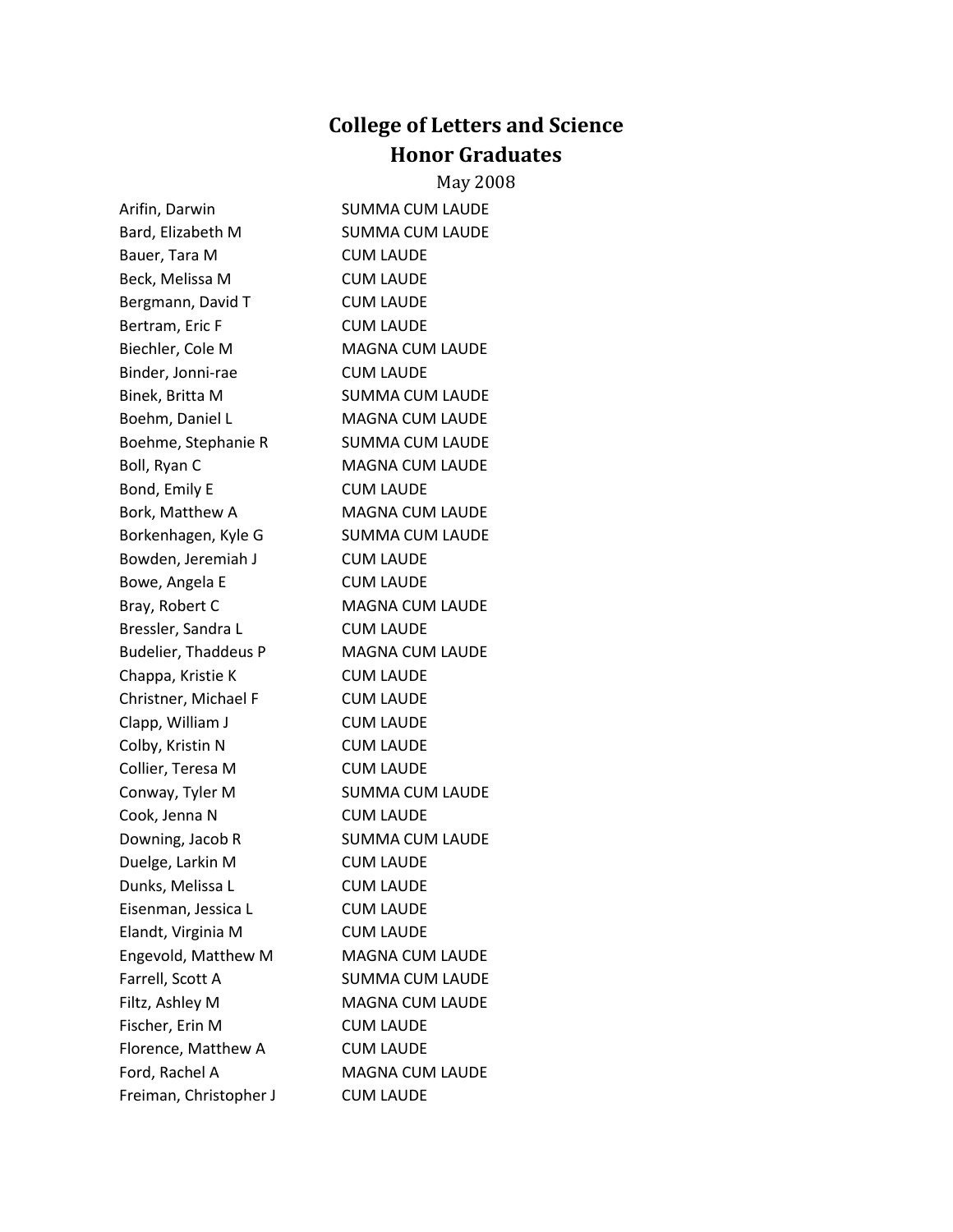Giese, Cody J SUMMA CUM LAUDE Gottwald, Kathryn J SUMMA CUM LAUDE Graham, Benjamin L CUM LAUDE Hamerly, Jarrod G CUM LAUDE Hammond, Todd S MAGNA CUM LAUDE Hanson, Christina A CUM LAUDE Haugner, John C MAGNA CUM LAUDE Heiser, Lauren L MAGNA CUM LAUDE Helf, Brad R MAGNA CUM LAUDE Hellestad, Callie A CUM LAUDE Hill, Grant R MAGNA CUM LAUDE Hintz, Jeffrey P CUM LAUDE Hittner, Stephen M CUM LAUDE Hoenecke, Kimberly S<br>SUMMA CUM LAUDE Hoffman, Matthew P CUM LAUDE Hunter, Kelly A MAGNA CUM LAUDE Igl, Nicholas T MAGNA CUM LAUDE Jensema, Kathleen C CUM LAUDE Jensen, Sara L CUM LAUDE Kaiser, Erick A CUM LAUDE Kallenbach, Kelly L<br>
MAGNA CUM LAUDE Keith, Kallie A MAGNA CUM LAUDE Kellner, Alan J CUM LAUDE Kimberly, Logan J SUMMA CUM LAUDE Kirkpatrick, Andrew J SUMMA CUM LAUDE Klein, Nicole M CUM LAUDE Koeppl, Blair C CUM LAUDE Kozlowski, Leah M SUMMA CUM LAUDE Kranz, Chelsea M SUMMA CUM LAUDE Kruger, Christopher M SUMMA CUM LAUDE Kruger, Nicole B MAGNA CUM LAUDE Kryst, Justin E CUM LAUDE Laabs, Nicole B CUM LAUDE Lawton, Kevin J MAGNA CUM LAUDE Lehmann, Adam F CUM LAUDE Lenzi, Ashley N CUM LAUDE Levanetz, Kirsten E CUM LAUDE Leverence, Jeremy T CUM LAUDE Lin, Yihan SUMMA CUM LAUDE Livingston, Ian G MAGNA CUM LAUDE Loewenhagen, Lynsi S MAGNA CUM LAUDE Madden, Michael O CUM LAUDE Maule, Amanda B MAGNA CUM LAUDE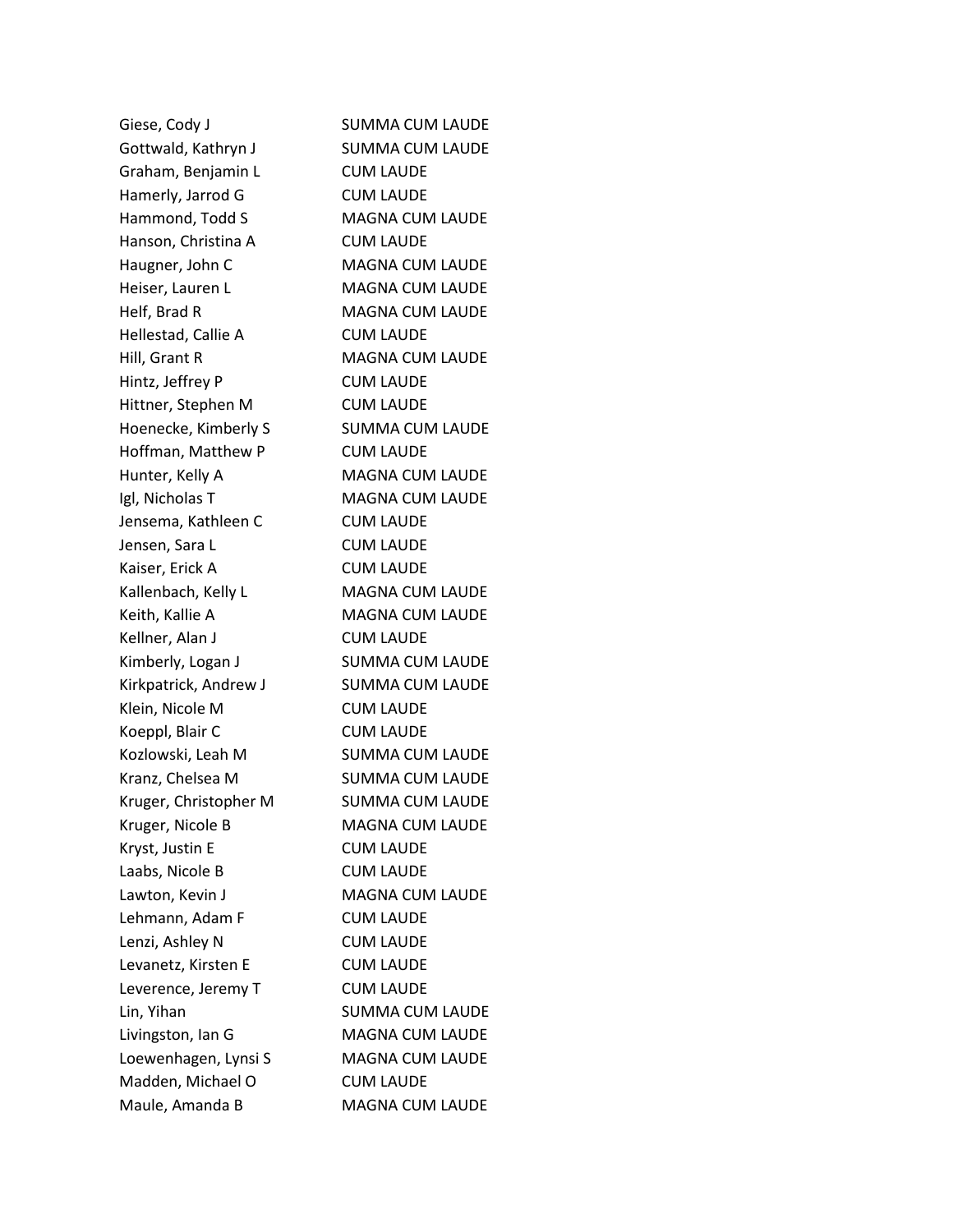Maus, Shelly L<br>
CUM LAUDE McCauley, Shawn R CUM LAUDE McDougal, Amber K CUM LAUDE Medo, Whitney M MAGNA CUM LAUDE Mella, Jennifer L CUM LAUDE Meyer, Nicole M CUM LAUDE Moua, Mai Choua CUM LAUDE Mullins, Benjamin W CUM LAUDE Munsch, Jaclyn N CUM LAUDE Nevers, Juliane R CUM LAUDE Newby, Matthew T SUMMA CUM LAUDE Novak, Margaret B CUM LAUDE Olsen, Kurt P CUM LAUDE Ort, Amy J<br>SUMMA CUM LAUDE Parker, Kaitlin S<br>
MAGNA CUM LAUDE Potter, Nicole A CUM LAUDE Rae, Sara MAGNA CUM LAUDE Rathsack, Patrick J MAGNA CUM LAUDE Reimer, Kevin R SUMMA CUM LAUDE Reynolds, Jennifer A MAGNA CUM LAUDE Ritter, Nathaniel A CUM LAUDE Robinson, Dustin M MAGNA CUM LAUDE Roche, Margaret S CUM LAUDE Salmon, Jay M CUM LAUDE Sarkkinen, Stacy L<br>
CUM LAUDE Sattler, Christopher R CUM LAUDE Schuett, Christina C MAGNA CUM LAUDE Schulist, Joshua P MAGNA CUM LAUDE Schuster, Felicia N SUMMA CUM LAUDE Sherwin, Kimberly K SUMMA CUM LAUDE Skelton, Chad A CUM LAUDE Slamka, Megan A CUM LAUDE Smith, Rachel M CUM LAUDE Sondelski, Jamie L<br>
MAGNA CUM LAUDE Sorenson, Lindsey E CUM LAUDE Staege, Christine A CUM LAUDE Steiner, Kyle R MAGNA CUM LAUDE Stewart, Jessica A CUM LAUDE Stukenberg, Felice L SUMMA CUM LAUDE Szitta, Timothy E MAGNA CUM LAUDE Tetzlaff, Amanda J MAGNA CUM LAUDE Thill, Sarah E SUMMA CUM LAUDE Tucker, Rebecca C CUM LAUDE